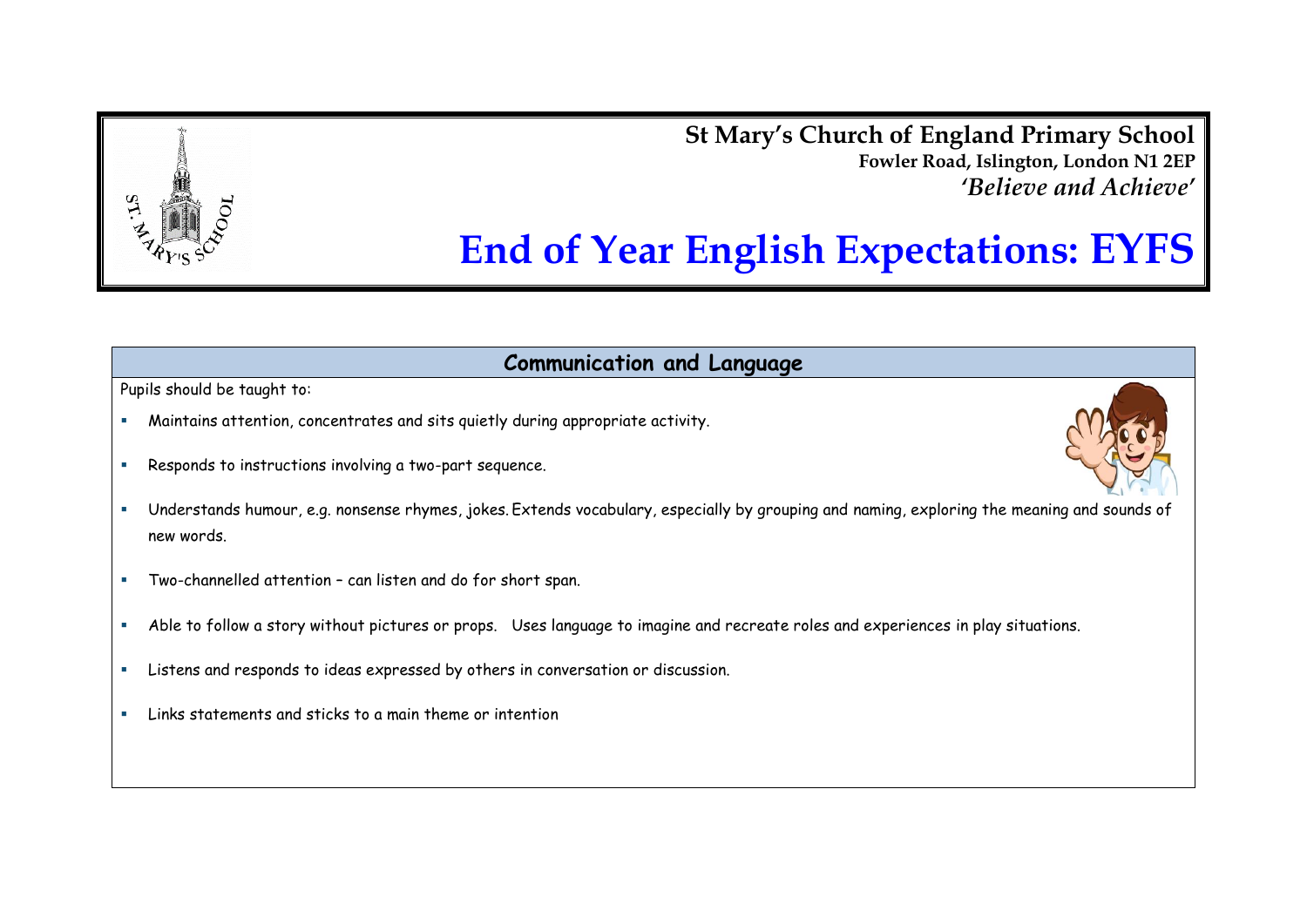## **Reading**

Pupils should be taught to:

- Continues a rhyming string.
- Hears and says the initial sound in words.
- Can segment the sounds in simple words and blend them together and knows which letters represent some of them.
- Links sounds to letters, naming and sounding the letters of the alphabet.
- Begins to read words and simple sentences.
- Uses vocabulary and forms of speech that are increasingly influenced by their experiences of books.
- **Enjoys an increasing range of books.**
- Knows that information can be retrieved from books and computers.
- Children read and understand simple sentences. They use phonic knowledge to decode regular words and read them aloud accurately. They also read some common irregular words. They demonstrate understanding when talking with others about what they have read.
- **Continues a rhyming string.**
- Hears and says the initial sound in words.
- Can segment the sounds in simple words and blend them together and knows which letters represent some of them.



Links sounds to letters, naming and sounding the letters of the alphabet.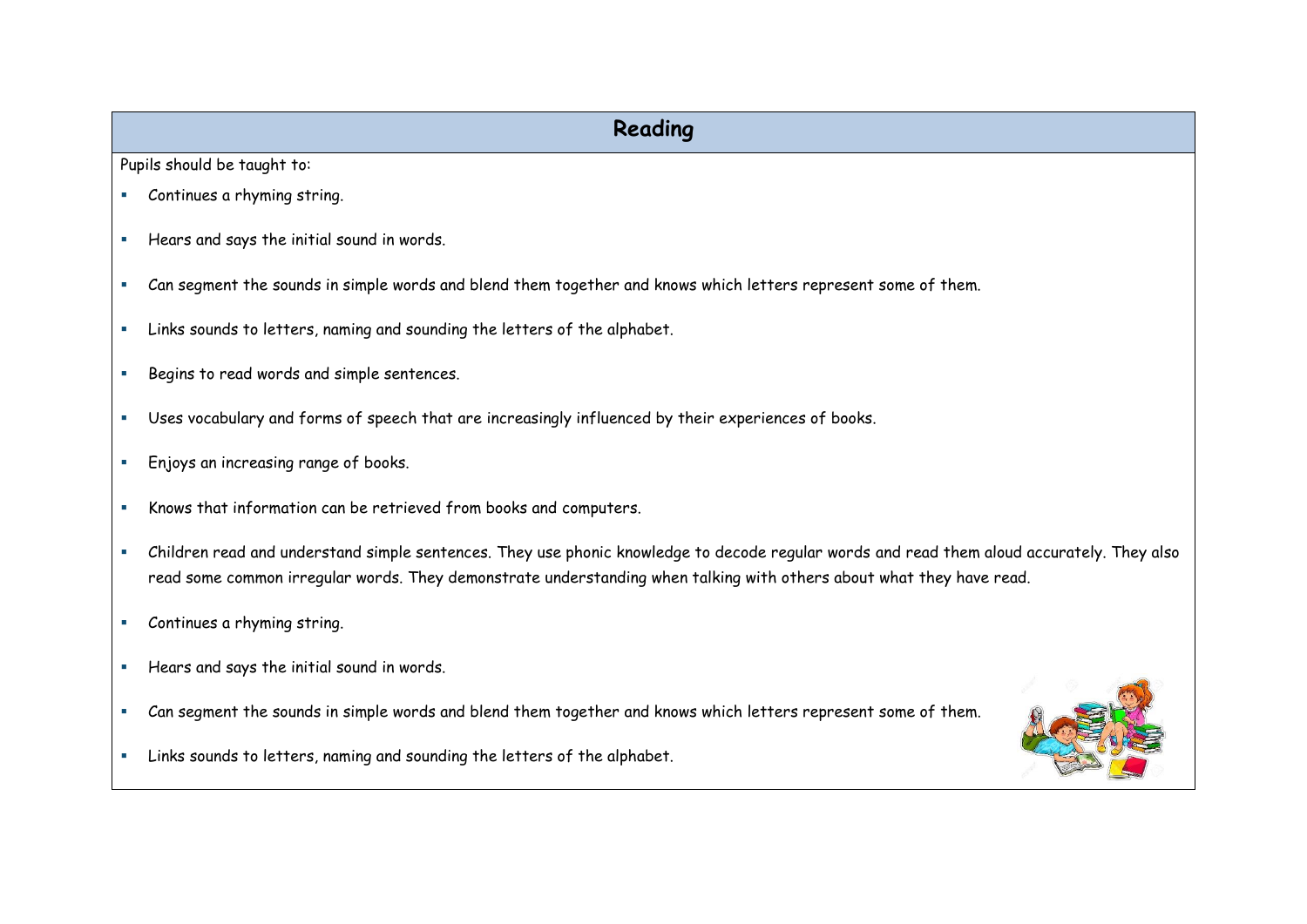- Begins to read words and simple sentences.
- Uses vocabulary and forms of speech that are increasingly influenced by their experiences of books.
- **Enjoys an increasing range of books.**
- Knows that information can be retrieved from books and computers.
- Children read and understand simple sentences. They use phonic knowledge to decode regular words and read them aloud accurately. They also read some common irregular words.
- **They demonstrate understanding when talking with others about what they have read.**

## **Writing**

Pupils should be able to:

- Gives meaning to marks they make as they draw, write and paint.
- Begins to break the flow of speech into words
- Continues a rhyming string.
- Hears and says the initial sound in words.
- Can segment the sounds in simple words and blend them together.
- Links sounds to letters, naming and sounding the letters of the alphabet.
- Uses some clearly identifiable letters to communicate meaning, representing some sounds correctly and in sequence.